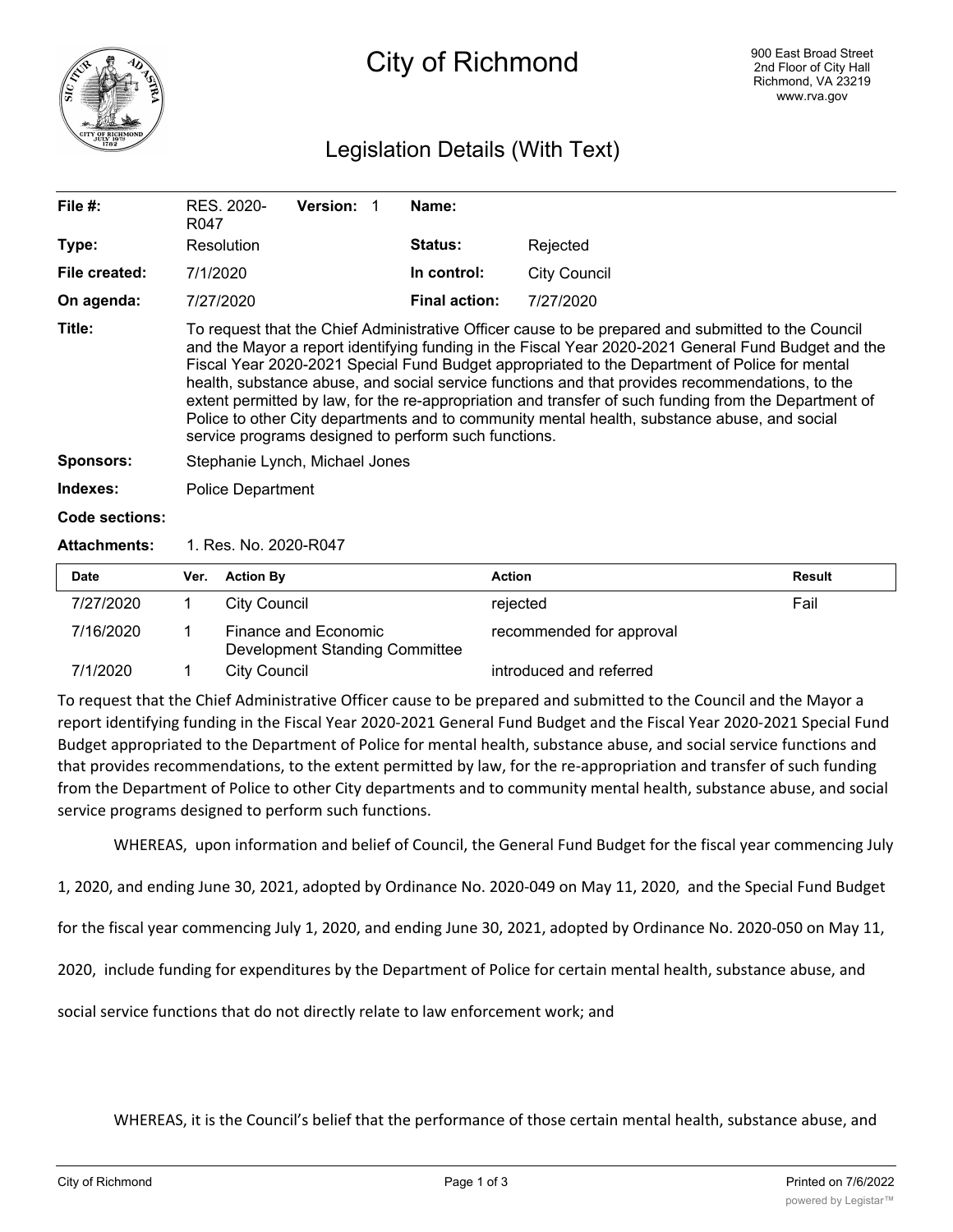#### **File #:** RES. 2020-R047, **Version:** 1

social services functions now performed by the Department of Police that do not directly relate to law enforcement work may be better provided by other City departments or community organizations; and

WHEREAS, the Council believes that it is in the best interests of the citizens of the City of Richmond that the Council request that the Chief Administrative Officer cause to be prepared and submitted to the Council and the Mayor a report identifying funding in the General Fund Budget for the fiscal year commencing July 1, 2020, and ending June 30, 2021, adopted by Ordinance No. 2020-049 on May 11, 2020, and the Special Fund Budget for the fiscal year commencing July 1, 2020, and ending June 30, 2021, adopted by Ordinance No. 2020-050 on May 11, 2020, appropriations to the Department of Police for mental health, substance abuse, and social service functions and that provides recommendations, to the extent permitted by law, for the re-appropriation and transfer of such funding from the Department of Police to other City departments and to community mental health, substance abuse, and social service programs designed to perform such functions;

#### NOW, THEREFORE,

#### BE IT RESOLVED BY THE COUNCIL OF THE CITY OF RICHMOND:

That the Council requests that the Chief Administrative Officer cause to be prepared and submitted to the Council and the Mayor a report identifying funding in the General Fund Budget for the fiscal year commencing July 1, 2020, and ending June 30, 2021, adopted by Ordinance No. 2020-049 on May 11, 2020, and the Special Fund Budget for the fiscal year commencing July 1, 2020, and ending June 30, 2021, adopted by Ordinance No. 2020-050 on May 11, 2020, appropriated to the Department of Police for mental health, substance abuse, and social service functions and that provides recommendations, to the extent permitted by law, for the re-appropriation and transfer of such funding from the Department of Police to other City departments and to community mental health, substance abuse, and social service programs designed to perform such functions.

## BE IT FURTHER RESOLVED:

That the Council hereby requests that, during the preparation of such report, the Chief Administrative Officer